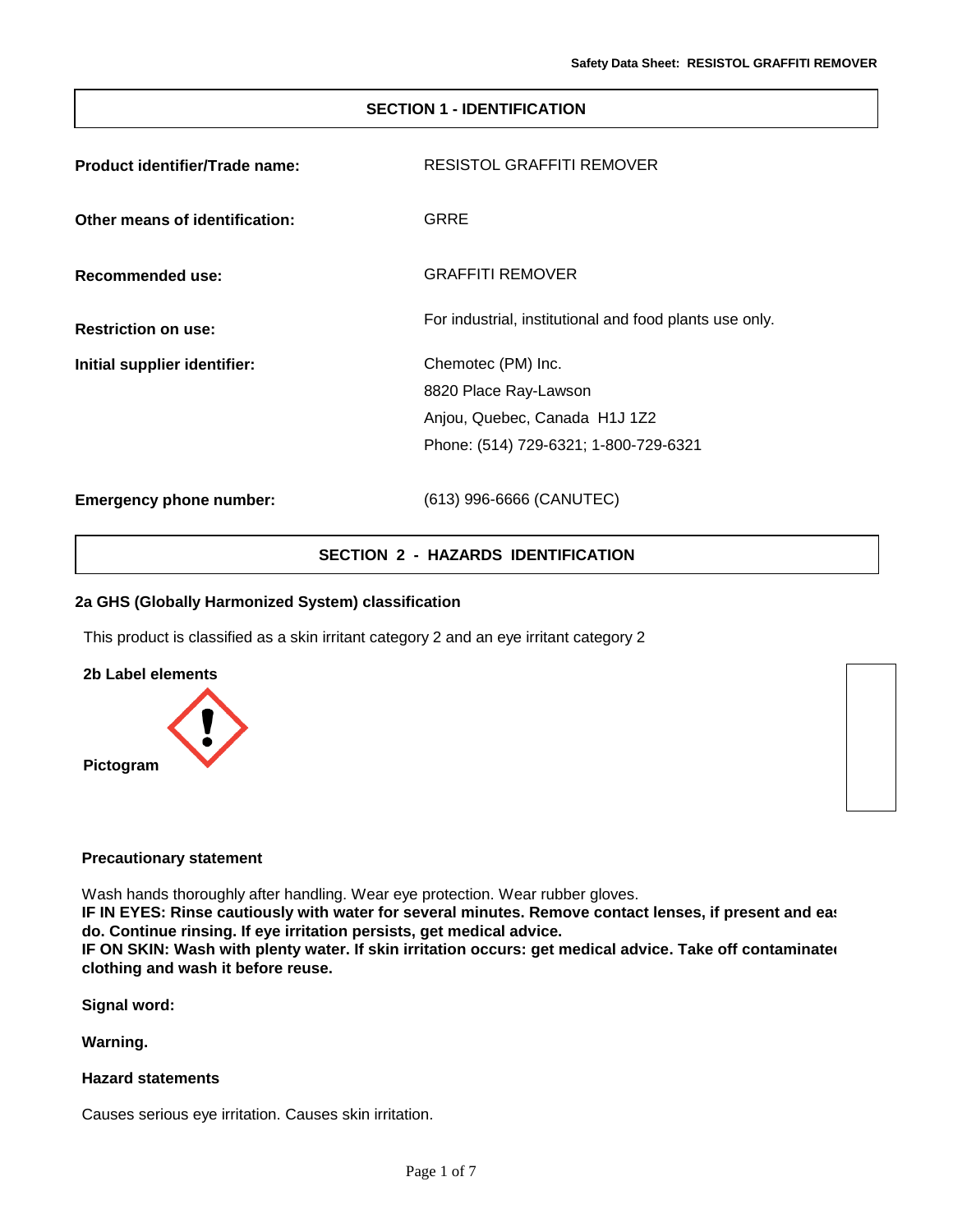.

| <b>Ingredients</b><br>2-(2-butoxyethoxy)ethanol                                  | CAS#<br>112-34-5 | % (weight)<br>15-40 | <b>GHS CLASSIFICATION</b><br>Eye damage/irritation Category 2 |
|----------------------------------------------------------------------------------|------------------|---------------------|---------------------------------------------------------------|
| 1-Phenoxypropane-2-ol                                                            | 770-35-4         | $4 - 7$             | Skin Irritation Category 2;<br>Eye Irritation Category 2      |
| Ethoxylated alcohol<br>The actual concentrations are withheld as a trade secret. | 68131-39-5       | $1 - 5$             | Eye irritation, category 2<br>Skin irritation, category 2     |

# **SECTION 3 - COMPOSITION / INFORMATION ON INGREDIENTS**

**SECTION 4 - FIRST AID MEASURES**

## **4a Description of first aid measures**

#### **Eye contact:**

Rinse cautiously with water for several minutes. Remove contact lenses, if present and easy to do. Continue rinsing. If eye irritation persists, get medical advice.

#### **Skin contact:**

Wash with plenty water. If skin irritation occurs: get medical advice. Take off contaminated clothing and wash it before reuse.

## **Inhalation:**

No effect expected.

## **Ingestion:**

Rinse mouth. Call a doctor if you feel unwell. Never give anything by mouth if the person is unconscious

## **4b Most important symptoms and effects**

The most important known symptoms and effects are described in the labelling (section 2b) and/or in section 11.

## **4c Immediate medical attention and special treatment needed**

No data available.

## **SECTION 5 - FIRE FIGHTING MEASURES**

## **5a Extinguishing media**

Suitable extinguishing media:

Water (if possible avoid powerful sprays), foam, dry chemicals, carbon dioxide. Product itself is not flammable. Unsuitable extinguishing media: None known.

## **Specific hazards for product**

Hazardous combustion products: Oxides of carbon, nitrogen and other irritating gases.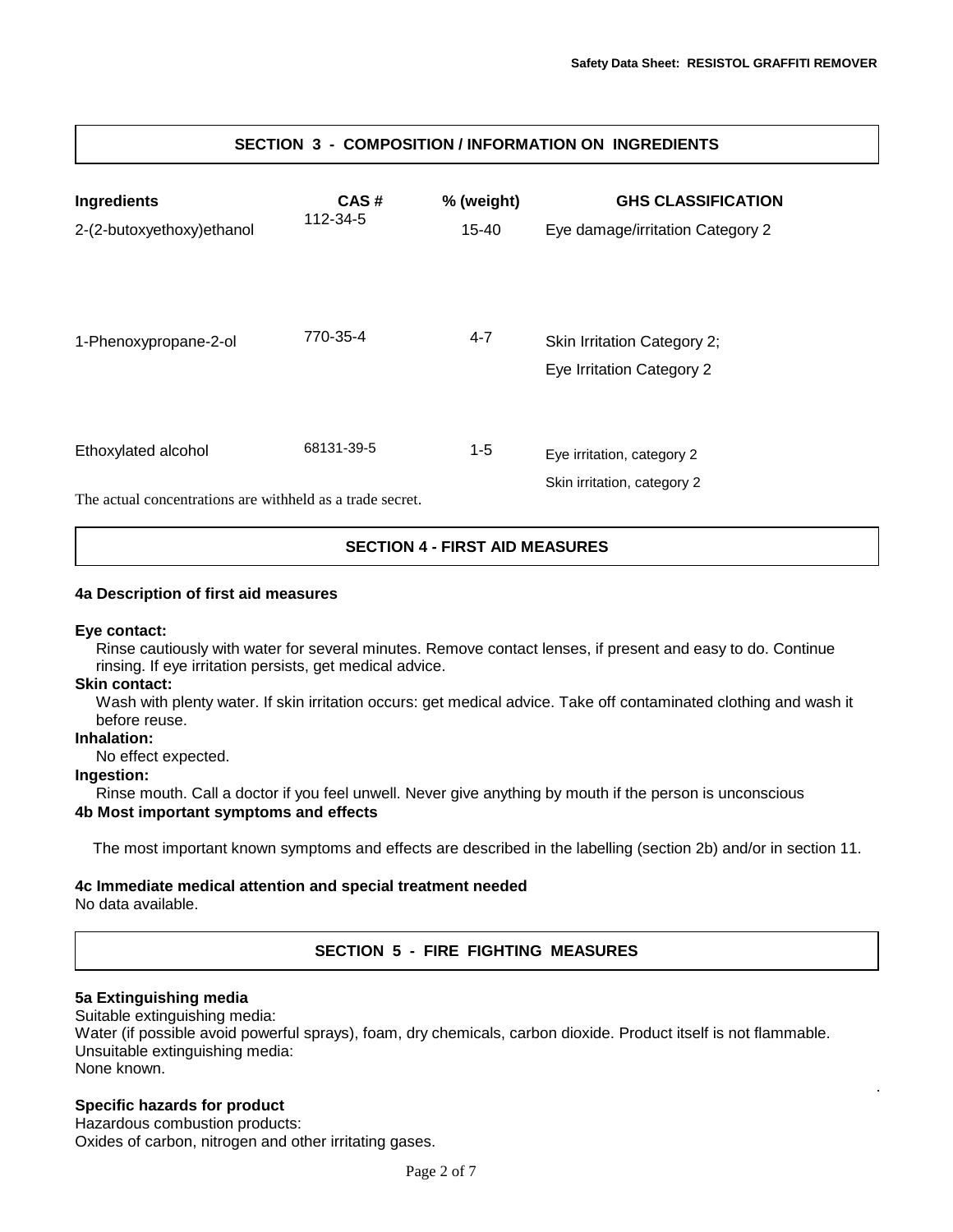## **Special protective equipment and precautions for firefighters**

Special fire-fighting procedures/equipment:

During a fire, irritating smoke and fumes may be generated. A self-contained breathing apparatus is required for fire-fighting personnel to protect themselves from irritating products produced during the combustion. Move containers from fire area if it can be done without risk. A stream of water directed into the product generates a lot of foam.

## **SECTION 6 - ACCIDENTAL RELEASE MEASURES**

#### **6a Personal precautions, protective equipment and emergency procedures**

Personal protection:

Avoid contact with eyes and skin. Use adequate aeration and ventilation. Floor will be slippery in case of a spill. Use appropriate personal protection equipment (see section 8)

#### **6b Methods and materials for containment and cleaning:**

Stop the leak. For large spills, pump the product into drums or clean up spills using absorbent material. Resume cleaning by rinsing with water. Caution: floors will be slippery.

## **6c Environmental precautions:**

Product is biodegradable. Do not let go to the sewers.

## **SECTION 7 - HANDLING AND STORAGE**

#### **7a Precautions for Safe handling:**

Avoid contact with eyes and skin. Wear rubber gloves, protective clothing and eye or face protection. Always add product to water. Use cold water to prevent excessive heat generation.

#### **7b Condition for safe storage:**

Store in a sealed container in a well-ventilated place. Do not store with food products. Keep from freezing.

## **7c Special packaging materials:** Store in its original container

## **SECTION 8 - EXPOSURE CONTROLS AND PERSONAL PROTECTION**

#### **8a Control parameters**

|                          | Limit (TWA) | Ontario Time-weighted Average   Ontario Short-Term Exposure  <br>Limit (STEL) | Notations |
|--------------------------|-------------|-------------------------------------------------------------------------------|-----------|
| No ingredient regulated. |             |                                                                               |           |

#### **8b Engineering controls:**

Provide adequate ventilation.

#### **8c Individual protection measures**

Respiratory Protection:

Not required under normal applications.

Respirator NIOSH/MSHA approved if large spill and lack of ventilation or if formation of mists.

Skin protection and other protective equipment:

Plastic or rubber gloves recommended. Protective clothing. Waterproof boots in case of spills.

#### Eye / face protection:

Eye protection or face protection.

General hygiene considerations:

**KEEP OUT OF REACH OF CHILDREN.** Avoid contact with eyes and skin. Never eat, drink, or smoke in work areas. Good hygiene is recommended after use of this product.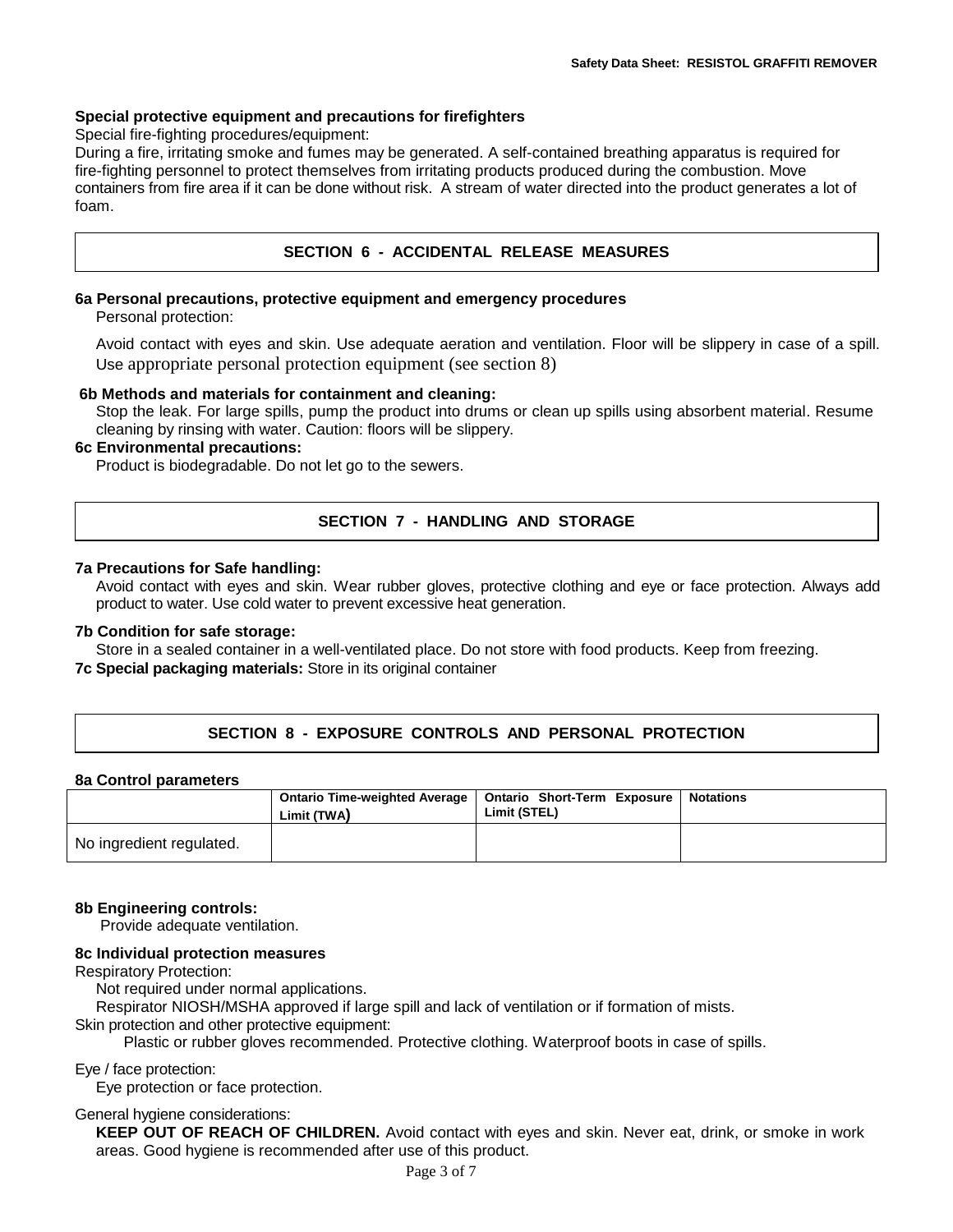## **SECTION 9 - PHYSICAL AND CHEMICAL PROPERTIES**

| Appearance and odour:<br><b>Odour threshold:</b><br>pH :<br><b>Melting point and freezing point:</b><br><b>Boiling point:</b><br><b>Flash point:</b><br>Evaporation rate (n-BuAc =1):<br>Lower flammable limit (% by volume):<br>Upper flammable limit (% by volume):<br><b>Explosion data - Sensitivity to mechanical impact:</b><br><b>Explosion data - Sensitivity to static discharge:</b><br>Vapour pressure (mm Hg)<br>Vapour density:<br>Specific gravity or density (water = 1 at $4^{\circ}$ C):<br>Solubility in water:<br>Partition coefficient - n-octanol/water:<br><b>Auto-ignition temperature:</b> | Clear liquid, characteristic odour.<br>N/Av<br>$5-6$<br>Approximately 0 °C<br>Approximately 100-240°C<br>None to boil<br>Approximately 0.4 (water)<br>N/Av<br>N/Av.<br>Not sensitive<br>Not sensitive<br>Approximately 20 (water)<br>Approximately 0.6 (water)<br>1.03 g/cm <sup>3</sup> $@$ 20 °C<br>Miscible<br>Not available<br>Not available<br>Not available |
|--------------------------------------------------------------------------------------------------------------------------------------------------------------------------------------------------------------------------------------------------------------------------------------------------------------------------------------------------------------------------------------------------------------------------------------------------------------------------------------------------------------------------------------------------------------------------------------------------------------------|-------------------------------------------------------------------------------------------------------------------------------------------------------------------------------------------------------------------------------------------------------------------------------------------------------------------------------------------------------------------|
| <b>Decomposition temperature</b><br><b>Viscosity:</b>                                                                                                                                                                                                                                                                                                                                                                                                                                                                                                                                                              | <100 cps @ 77°F (25 °C)                                                                                                                                                                                                                                                                                                                                           |
|                                                                                                                                                                                                                                                                                                                                                                                                                                                                                                                                                                                                                    |                                                                                                                                                                                                                                                                                                                                                                   |

## **SECTION 10 - STABILITY AND REACTIVITY**

#### **10a Reactivity:**

Not applicable when used as directed. It is incompatible with some materials, see below.

#### **10b Chemical stability :**

Stable at room temperature, in normal handling and storage conditions.

## **10c Possibility of hazardous reactions:**

May react with strong oxidizing agents.

## **10d Conditions to avoid:**

Avoid contact with strong oxidizers.

## **10e Incompatible materials**

## Strong oxidizers

# **10f Hazardous decomposition product***s***:**

With strong oxidizers: heat, water vapors, possibly carbon oxides.

# **SECTION 11 - TOXICOLOGICAL INFORMATION**

| Eye and ingestion.<br>Primary entry route(s):                                                 |                                                                                        |                                                           |  |  |  |
|-----------------------------------------------------------------------------------------------|----------------------------------------------------------------------------------------|-----------------------------------------------------------|--|--|--|
| May cause irritation, redness, tears, burning sensation.<br>Eye:                              |                                                                                        |                                                           |  |  |  |
| Skin:                                                                                         | May cause irritation.                                                                  |                                                           |  |  |  |
| Inhalation:                                                                                   | No effect expected.                                                                    |                                                           |  |  |  |
| Ingestion:                                                                                    | May cause slight irritation, headache, abdominal pain, diarrhoea, nausea and vomiting. |                                                           |  |  |  |
| Carcinogenicity:                                                                              |                                                                                        | No ingredient listed by IARC as a possible<br>carcinogen. |  |  |  |
| No applicable information found.<br>Teratogenicity, mutagenicity, other reproductive effects: |                                                                                        |                                                           |  |  |  |
| <b>Skin sensitization:</b>                                                                    |                                                                                        | Ingredients not sensitizing                               |  |  |  |

#### **Respiratory tract sensitization:** Not available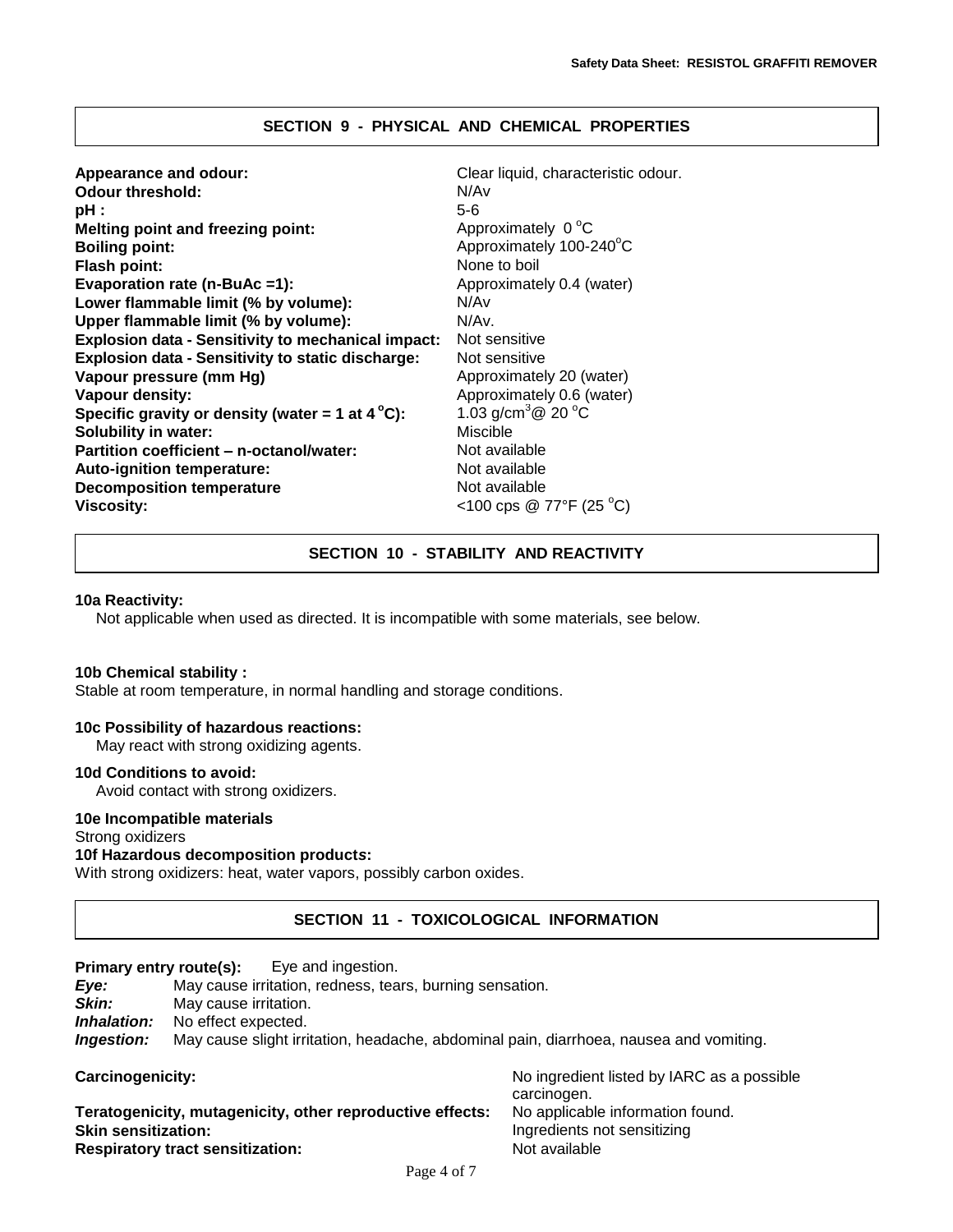## **Synergistic materials:** Not available **Other important hazards:** Not available

| <b>Toxicological data:</b> | The calculated $LD_{50}$ for this product is greater than 6,000 mg/Kg, oral, rat; our products are not |
|----------------------------|--------------------------------------------------------------------------------------------------------|
|                            | tested on animals.                                                                                     |

| Ingredient                 | $LD_{50}$ (route, species)                           | $LC_{50}$ # hours (species)             |
|----------------------------|------------------------------------------------------|-----------------------------------------|
| 2-(2-butoxyethoxy) ethanol | 2410 mg/kg (oral, mouse)                             | Not available                           |
| 1-Phenoxypropane-2-ol      | $2,000$ mg/kg (oral, rat)                            | Inhalation rabbit<br>$LC50 > 6.41$ mg/L |
| Alcohol ethoxylate         | 2000 mg/kg (oral, rat)<br>900 mg/kg (dermal, rabbit) | Not available                           |

**For more details, refer to Section 3.**

|  |  | SECTION 12 - ECOLOGICAL INFORMATION |
|--|--|-------------------------------------|
|--|--|-------------------------------------|

# **12a Ecotoxicity :**

| <b>TOXICITY (Fish)</b>     | <b>Results</b>    | <b>Exposure time</b> | <b>Method</b> |
|----------------------------|-------------------|----------------------|---------------|
| 2-(2-butoxyethoxy) ethanol | 1300 mg/L         | 96H                  | Not available |
| 1-Phenoxypropane-2-ol      | 280 mg/L          | 96H                  | Not available |
| Alcohol ethoxylate         | Bluegill 2.1 mg/L | 96H                  | Not available |

| <b>TOXICITY (Daphnia)</b> | <b>Results</b> | <b>Exposure time</b> | <b>Method</b> |
|---------------------------|----------------|----------------------|---------------|
| 2-(2-butoxyethoxy)ethanol | 100 mg/L       | 48H                  | Not available |
| 1-Phenoxypropane-2-ol     | EC50 370 mg/L  | 48H                  | Not available |
| Alcohol ethoxylate        | $1.9$ mg/L     | 48H                  | Not available |

| <b>TOXICITY (Algea)</b>   | <b>Results</b>    | <b>Exposure time</b> | <b>Method</b> |
|---------------------------|-------------------|----------------------|---------------|
| 2-(2-butoxyethoxy)ethanol | 1101 mg/L         | 72H                  | Not available |
| 1-Phenoxypropane-2-ol     | $EC50 = 100$ mg/L | 72H                  | Not available |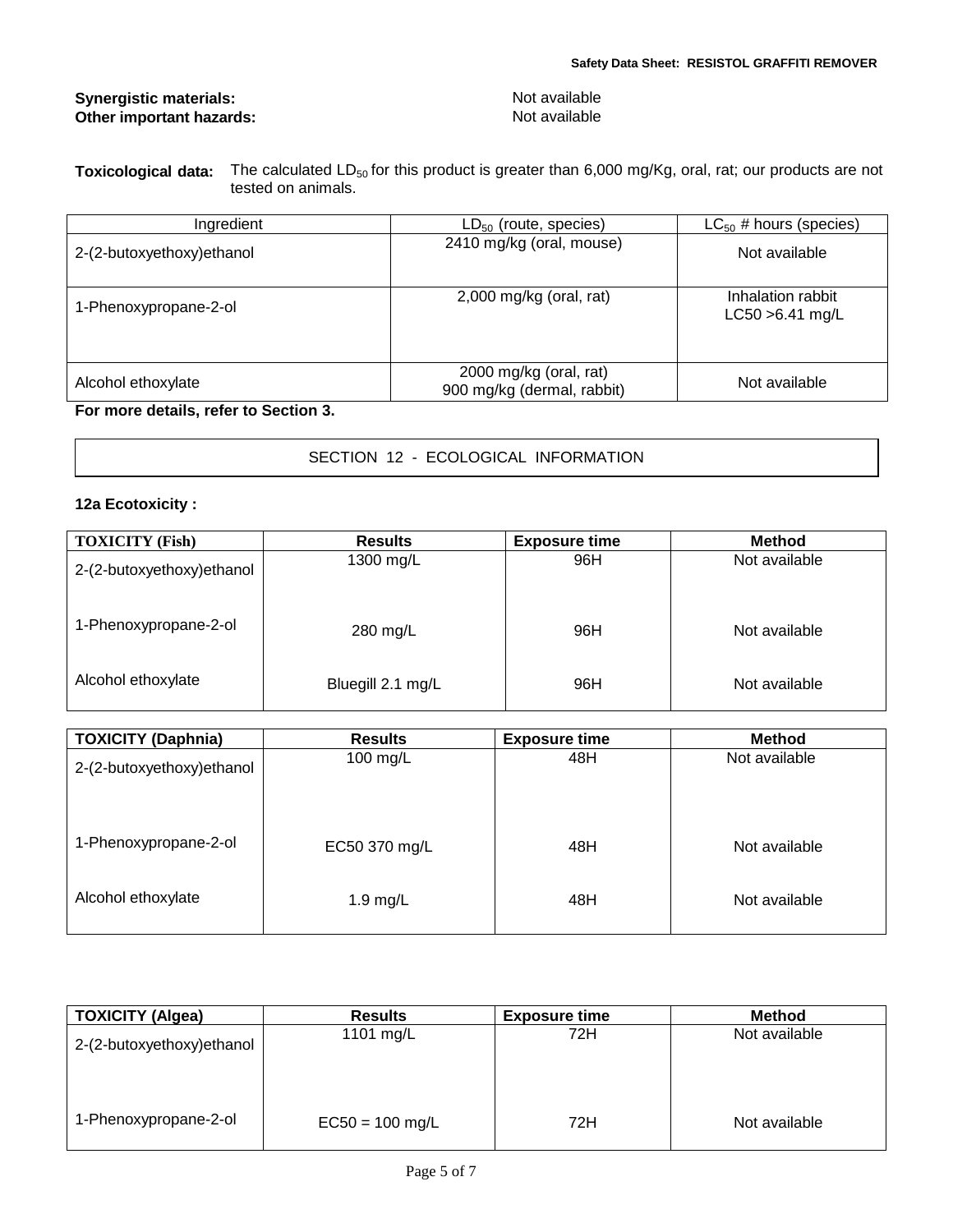| Alcohol ethoxylate                 | Selenastrum capricornutum<br>$0.7$ mg/L |                                        | 72H | Not available |
|------------------------------------|-----------------------------------------|----------------------------------------|-----|---------------|
| 12b Persistence and degradability: |                                         | Product is biodegradable.              |     |               |
| 12c Bioaccumulation potential:     |                                         | Not available                          |     |               |
| 12d Mobility in soil:              |                                         | There is no test data on this product. |     |               |
| 12e Other adverse effect           |                                         | No applicable information found        |     |               |
|                                    |                                         |                                        |     |               |

**SECTION 13 - DISPOSAL CONSIDERATIONS**

Eliminate according to federal, provincial and local regulations.

# **SECTION 14 - TRANSPORTATION INFORMATION**

Not regulated

## **Transportation of Dangerous Goods:**

UN number Proper shipping name: Class: Packing group: Special case:

# **SECTION 15 - REGULATORY INFORMATION**

## **In Canada**

## **WHMIS information:**

Product is regulated according to the *Hazardous Products Regulations* (HPR) in Canada. This product has been classified in accordance with the hazard criteria of the HPR and this MSDS contains all the information required by the HPR.

**WHMIS Classification:** See section 2a.

**CEPA information:** Ingredients are listed on the DSL inventory.

# **SECTION 16 - OTHER INFORMATION**

#### **Date of latest revision** 2017-11-03 **References:**

- 1. Manufacturer'/suppliers' MSDS.
- 2. Occupational Exposure Limits for Ontario Workplaces required under Regulation 833
- 3. International Agency for Research on Cancer Monographs
- 4. The European Chemicals Agency (ECHA) website.